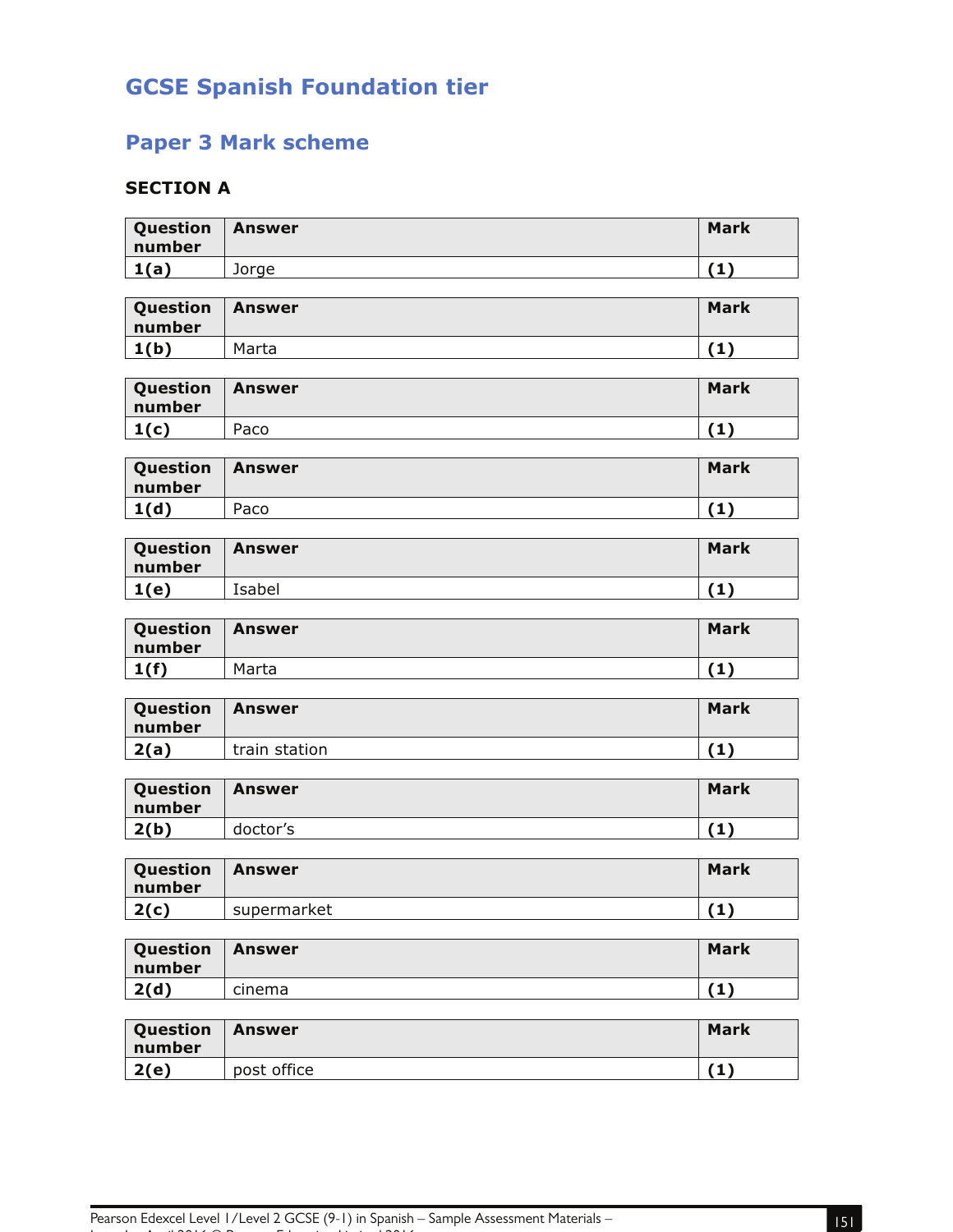| Question<br>∣ number | <b>Answer</b> | Mark |
|----------------------|---------------|------|
| 3(a)(i)              | comfortable   |      |

| Question   Answer<br>l number |                | Mark |
|-------------------------------|----------------|------|
| 3(a)(ii)                      | water (sports) |      |

| Question<br>l number | Answer | Mark |
|----------------------|--------|------|
| 3(a)(iii)            | church | 74 Y |

| Question<br>number | Answer                               | <b>Reject</b> | Mark |
|--------------------|--------------------------------------|---------------|------|
| 3(b)(i)            | fifth birthday/fifth year of opening | birthdav      |      |

| Question<br>  number | <b>Answer</b>                    | <b>Reject</b> | <b>Mark</b> |
|----------------------|----------------------------------|---------------|-------------|
| 3(b)(ii)             | (special) dinner (on last night) | on last night | (1)         |

| Question<br>number | Answer | <b>Mark</b> |
|--------------------|--------|-------------|
| 4(i)               | ◡      | . .         |

| Question<br>number | Answer | <b>Mark</b> |
|--------------------|--------|-------------|
| <b>4(ii</b>        | ∽<br>◡ |             |

| Question<br>  number | <b>Answer</b> | <b>Mark</b> |
|----------------------|---------------|-------------|
| 4(iii)               | r             |             |

| Question<br>∣ number | <b>Answer</b> | <b>Mark</b> |
|----------------------|---------------|-------------|
| 4(iv)                | Δ<br>n        | 7 4 N       |

| Question<br>number | <b>Answer</b> | <b>Mark</b> |
|--------------------|---------------|-------------|
| 4(v)               | ∽<br>֊        | 41 Y        |

| Question   Answer<br>  number |                 | <b>Mark</b> |
|-------------------------------|-----------------|-------------|
| 5(a)                          | a stable career |             |

| Question   Answer<br>  number |        | Mark |
|-------------------------------|--------|------|
| 5(b)                          | abroad |      |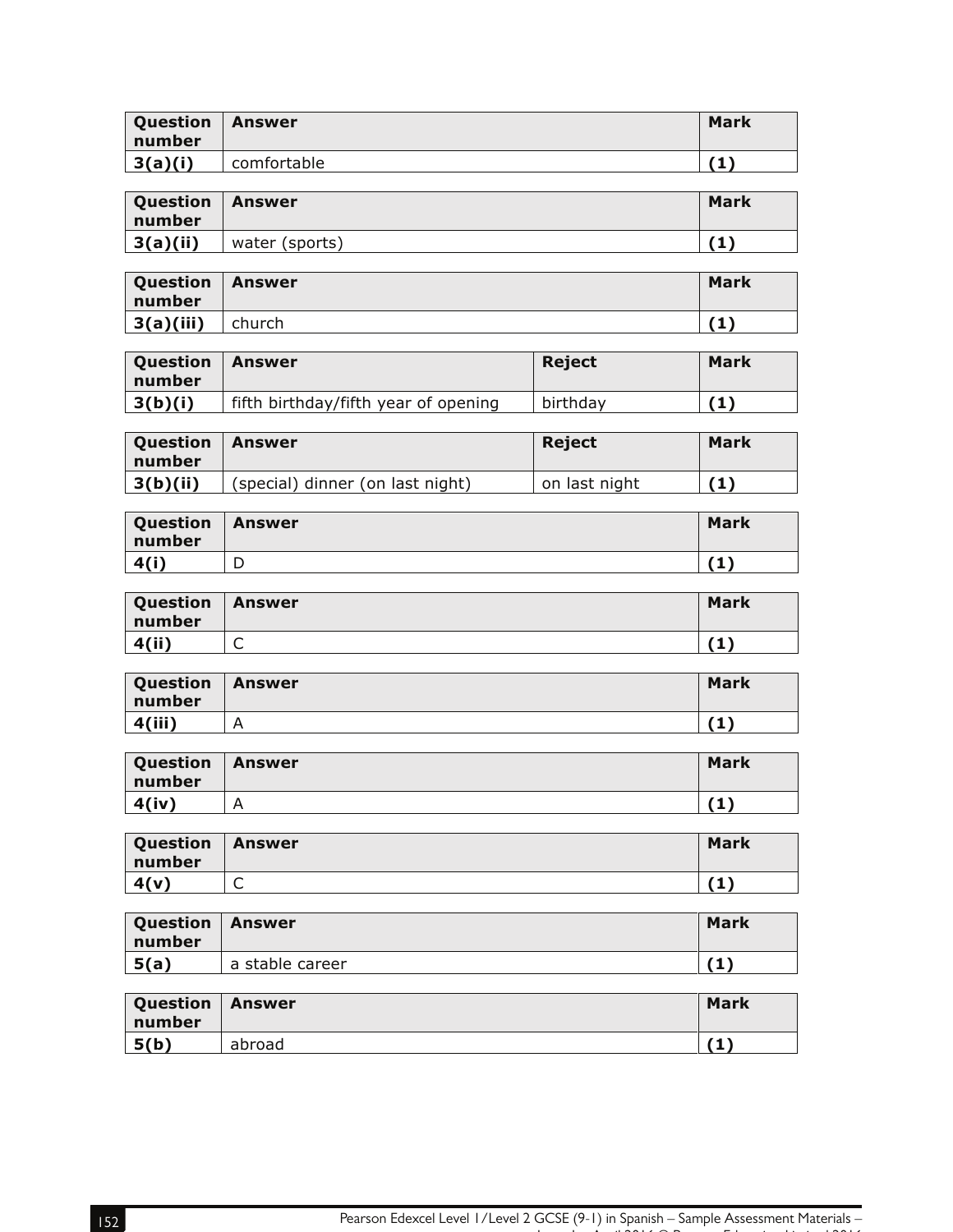| <b>Question</b><br>number | Answer                                                                                                             | Mark |
|---------------------------|--------------------------------------------------------------------------------------------------------------------|------|
| 5(c)                      | Any summary that conveys the point that it's much more<br>difficult now than in the past to find a good/stable job |      |

| <b>Question</b><br>number | Answer                                          | Mark |
|---------------------------|-------------------------------------------------|------|
| 6(a)                      | old men/old people/(Manolito's/his) grandfather |      |

| Question<br>number | Answer | <b>Mark</b>  |
|--------------------|--------|--------------|
| 6(b)               | 80     | $\mathbf{1}$ |

| <b>Question</b><br>number | l Answer      | <b>Mark</b> |
|---------------------------|---------------|-------------|
| 6(c)                      | scarf/scarves | 7 A N       |

| <b>Question</b><br>l number | <b>Answer</b> | <b>Mark</b> |
|-----------------------------|---------------|-------------|
| 6(d)                        | (his) aunt    |             |

#### **SECTION B**

| Question<br>number | Answer                     | Mark |
|--------------------|----------------------------|------|
| 7(a)               | $\cdot$ $\cdot$<br>jóvenes |      |

| Question   Answer<br>number |               | <b>Mark</b> |
|-----------------------------|---------------|-------------|
| 7(b)                        | <b>bolsas</b> |             |

| <b>Question</b><br>number | <b>Answer</b> | <b>Mark</b> |
|---------------------------|---------------|-------------|
| 7(c)                      | profesores    |             |

| Question<br>number | Answer    | <b>Mark</b> |
|--------------------|-----------|-------------|
| 7(d)               | estrictos |             |

| Question   Answer<br>number |        | <b>Mark</b> |
|-----------------------------|--------|-------------|
| 7(e)                        | justos |             |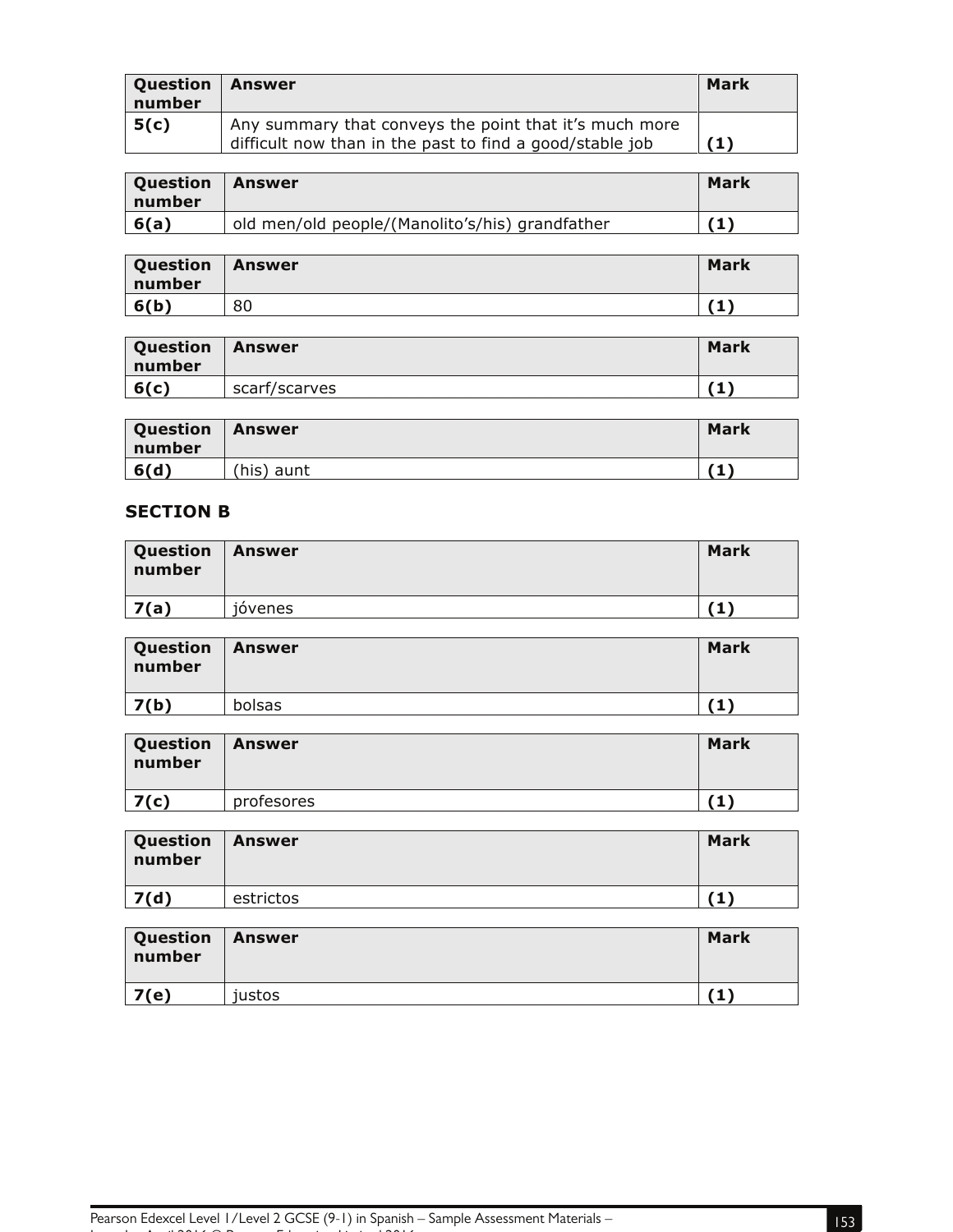| Question   Answer<br>number |   | <b>Mark</b> |
|-----------------------------|---|-------------|
| 8(i)                        | 宀 |             |

| Question   Answer<br>number |   | <b>Mark</b>  |
|-----------------------------|---|--------------|
| 8(ii)                       | В | $\mathbf{1}$ |

| Question   Answer<br>number | <b>Mark</b> |
|-----------------------------|-------------|
| 8(iii)                      |             |

| Question<br>number | Answer | <b>Mark</b> |
|--------------------|--------|-------------|
| 8(iv)              | Β      |             |

| <b>Question   Answer</b><br>number |   | <b>Mark</b> |
|------------------------------------|---|-------------|
| 8(v)                               | D |             |

| Question<br>number | <b>Answer</b> | <b>Mark</b> |
|--------------------|---------------|-------------|
| 9(a)               | Río           |             |

| <b>Question</b><br>number | <b>Answer</b> | <b>Mark</b> |
|---------------------------|---------------|-------------|
| 9(b)                      | Playa         |             |

| Question<br>number | Answer | <b>Mark</b> |
|--------------------|--------|-------------|
| 9(c)               | Ciudad |             |

| Question<br>  number | Answer | <b>Mark</b> |
|----------------------|--------|-------------|
| 9(d)                 | Bosaue |             |

| Question<br>l number | <b>Answer</b> | <b>Mark</b> |
|----------------------|---------------|-------------|
| 9(e)                 | Río           |             |